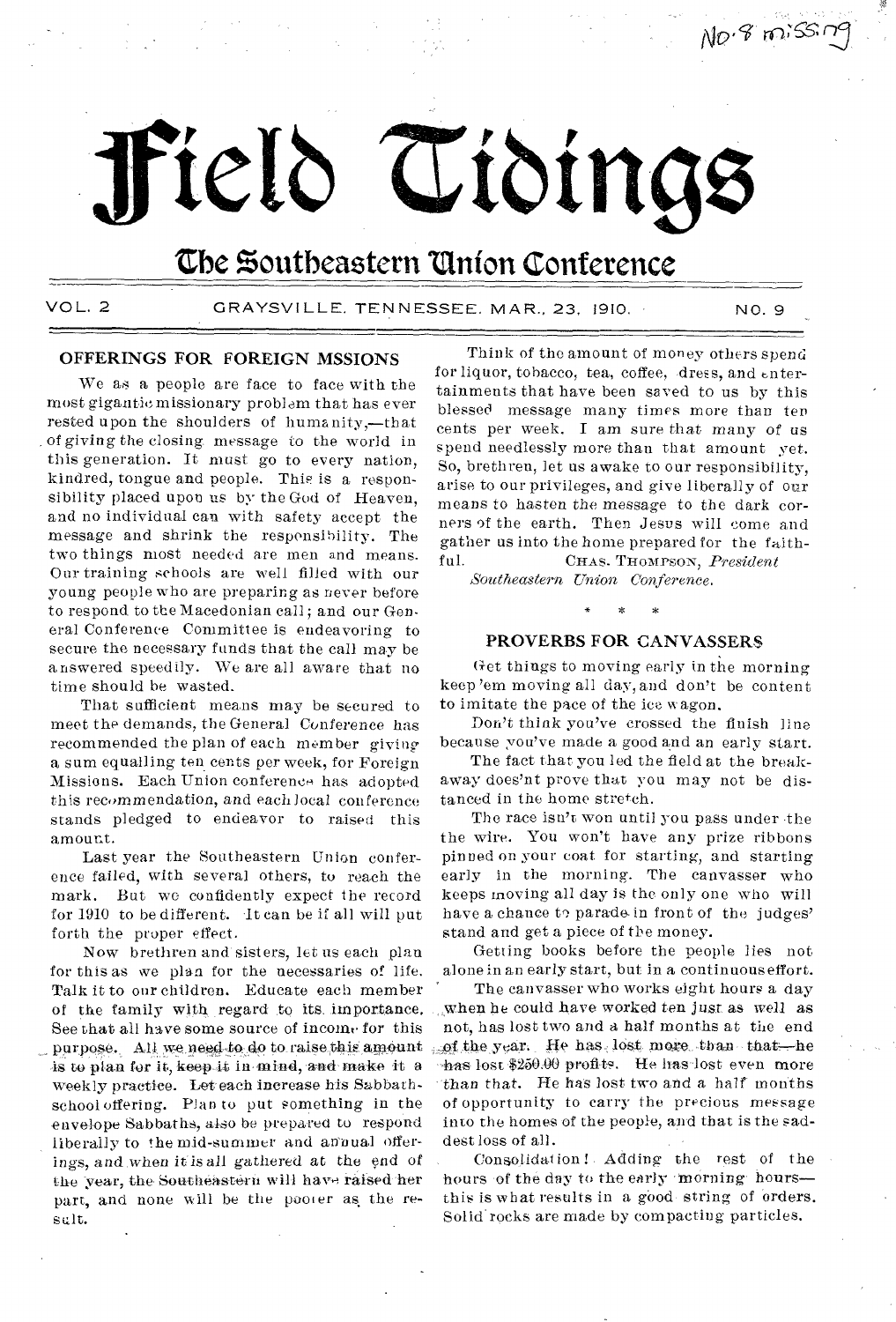That's a statement in geology, but I guess it will go in canvassing,too.

It somehow is against human nature to want to persevere. Men want to succeed, but they do not want to persevere.

We are all willing to "start something," but please do not ask us to finish it.

"We'll begin anything you say," is the attitude of a good many, but do not expect us to keep it up—at least for more than a limited period. We'll work for three hours, but it a dogfight starts down the street—well, excuse us; we've got to go and see it.

ff one of the curs proves to be of the bulldog variety, learn from him a lesson. His only claim to fame is based on a single great quality—he can hang on to a proposition and see it through to the end. When he attaches himself to anything, it is safe to say that time will elapse before he will let go. After you have seen his display, go back into your field and stay right with it until called elsewhere.

And, while you remain in your appointed territory, guard your moments as sacredly as a bank cashier guards the dollars entrusted to his care. And as yon thus guard your moments be cheerful. Cheerfulness is contagious. No man can look a good-natured fellow-man square in the face, and hang on to a case of the grouch for any great length of time.<br>Lakeland, Fla.

*Lakeland, Fla.* E. R. BUTTON,

 $\star$ 

#### CUMBERLAND NEWS ITEMS

Miss Maude Dortch, who has been connected with the work at Athens, has now located in Chattanooga and will do aggressive Bible work in that city.

Elder Sanford reports a new Sabbath-keeper at Alton Park, the result of Bible readings held in that place. Several of his readers attended church at Chattanooga last week.

Let our church and Sabbath-school officers take notice that all our periodicals and Sabbathschool supplies are to be ordered through our missionary secretary, Miss Minnie Hildebrand, at Graysville, Tenn. Send cash with order.

The Graysvil le church has subscribed \$1200 for the \$300,000 fund, which is \$300 over their quota. This is very commendable, and we encourage all our church officers to take up this work with their churches and isolated members and raise their quota.

Last Sabbath the church in Chattanooga was favored with a visit from Elder Thompson,

and \$245 was raised on the \$300,000 fund. This was \$25 over their quota.

Our fund to purchase a suitable outfit for the dining tent is growing. Already \$50 has been subscribed. Send in your donations, brethren and sisters, to P. G. Stanley, 1217 Duncan Ave., Chattanooga, Tenn.

Last week a canvassers' institute was held at Cleveland. It was the most remarkable meeting of its kind ever held in the Conference, if not in the Union. Nineteen, from different parts of the Conference were present, and the most of them will go direct from the insti\_ tate to their fields of labor. Brethren Cole and Reeder gave practical instruction in tl e sale of our books, and Elders Thompson and Stanley gave some helpful Bible studies.

At the close of the canvassers' institute at Cleveland, the church raised their quote on the \$300,000 fund, and some over. Their quota was \$200.

#### TAMPA, FLORIDA

This city has recently attracted the attention of the public at large because of the great Panama Canal Celebration, just ended. Differ nt nationalities graced the occasion with several of their war vessels, and the British Ambassador Bryce, as well as other speakers of note, lauded the advantages and future possibilities of this near port to the Panama Canal, when completec'.

Daily flights of airships, under the perfect control of man, helped to vividly verify the truth to the student of prophecy, that "Knowledge shall be increased."

Among the teeming multitudes that came seeking for gain and pleasure, we saw little evidence of their realizing that the end of all things draws on apace. Truly it behooves us who have been made the depositaries of sacred truth to quicken our steps and warn the world of its impending doom.

We have in this city a beautiful stone church with a membership of over fifty, as a memorial for the truth. Our Senday night lectures are quite well attended, and we find a disposition on the par, of many to at least read the literature we distribute from week to week.

The last two Sabbaths were enjoyable occasions for our church. The former was Young People's Day, and it was indeed interesting to see how all, both young and old, enjoyed the program rendered.

Last 'Sabbath was "Consecration Day". The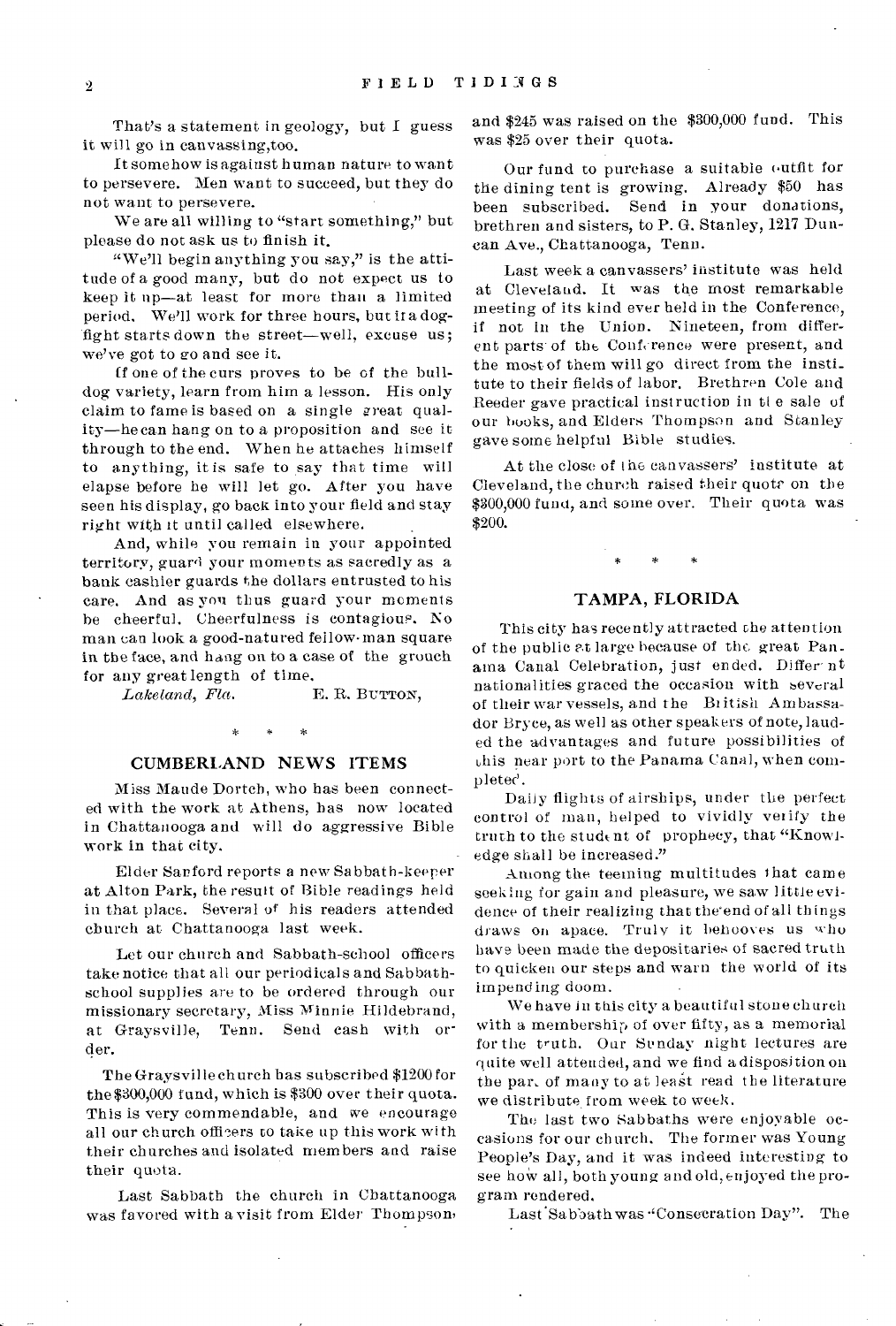beautiful spring morning seemed to, have' been especially prepared by our Heavenly Father for the occasion,

The trees putting forth their new leaves, the mockingbirds warbling their sweet melodies, the air filled with the fragrance of orange blossoms and flowers, and all bathed in the effulgence of Florida sunshine, bespoke to us the favor and love of the One from whom all blessings flow.

The Sabbath-school, after the regular recitation of the lesson, was merged into a consecration service. We have seldom seen a meeting that was more spiritual. The response to the call to come forward and reconsecrate all to the Master, reminded us of some campmeecing scenes.

We were glad to have with us two of our new Sabbath-kepers; one, the wife of a cigar manufacturer, and the other, a young man who is a fluent speaker of Spanish and a teacher in the Sunday-school of a Cuban mission of this city.

We crave an interest in your daily devotions that God may continue his blessing with us.

LEROY T. CRISLER.

#### TIDINGS FROM GEORGIA

*Cartersville:* It has been sometime since we have writen for our *Field Tidings,* but as we to-day ind ourselves starting in on another mouth,and that a spring month, we thought to let our dear brethren and sisters in the message hear how the battles have been and are *going*  with us.

First, we would say that the Lord is good and that we are of good courage. While there nas been much illness and several deaths in our little town since we last reported, the dear Lord has remembered us all along with his tender mercies and a reasonable degree of health and strength, though our health has not been at all times the best.

*We* are not trying to set the world afire and receive unwanted notoriaty, but we are trying to do some good by the help of the Lord. We are working on first principles, laying the foundation, and preparing' the soil for a crop in the near future, though we are beginhing to see some Tittle fruit already.

In figures.ourreports for Jan. and Feb. are as follows: Bible readings 23; mis lonary visits 1,827; periodicals destributed, 367; pages of Family Bible Teacher distributed, 13,372; subscriptions to periodicals, 2.

Perhaps some of these visits should have baen called Bible readings, yet were not. We have also several books lent out all the time. The chief official of the city is a subscriber to  $\hat{P}_{\text{rotestant}}$  Magazine, and likes it very much. I

have recently lent him a copy of the Marvel of Nations.

Brother K.—who is with us and canvassing, the town and surrounding country is having, very good success with "Practical Guide to Health." He sells that now to the people that he could not interest in Great Controversy last fall. All things considered we are of good courage and ask an interest in the prayers of God's people for ourselves and the work here.

ARTHER and TENNIE MANOUS.<br>\* \* \*

## CANVASSER'S INSTITUTE AT CLEVELAND.

As I write tnis we are nearing the close of the most successful canvasser's institute that has ever been held in the Cumberland Conference since I have been connected with it. It is easy to see that the canvassing spirit is not dead yet in this conference if there have been but few actively engaged for the past few mon\_ ths. There have been nineteen in all taking part in the classes here, ranging in ago front seventeen to sixty-five. I trust that a goodly number of these will engage actively in the circulation of the printed page from this time foreward till the Lord shall say, "come up high\_ er". This is a crisis in the lives of some of these young people. I trust that all will pray that the Lord's blessing will especially attend them as they enter the field. I, too, crave the especial co-operation of God's spirit in training them in field work. S. F. REEDER. \* \* \*

## MISSIONARY VOLUNTEER **CONVENTION**

We hope that all of the young people in South Carolina and many of the older ones, too, are planning to attend the Missionary Volunteer Convention to be held at Spartanburg, March 26-27 Our program promises to be both interesting and instructive. Nearly all of our conference workers will be present to assist in making this a profitable occasion. Let all pray that the Lord will send His Spirit into our midst. Eliza Warner, M. V. Sec,

### ON THE WAY TO PORTO RICO

فيعد

 $\ast$ 

W riting from New Orleans, March 7th at which place he had met Brother A. U. Cochran, Brother G. D. Raff says :-

"We expected our boat to sail March 8, but it has just-arrived-from Porto,Bico loaded with sugar, so we will be here till Marca 15th or 16th. Then we will bid farewell to our home land."